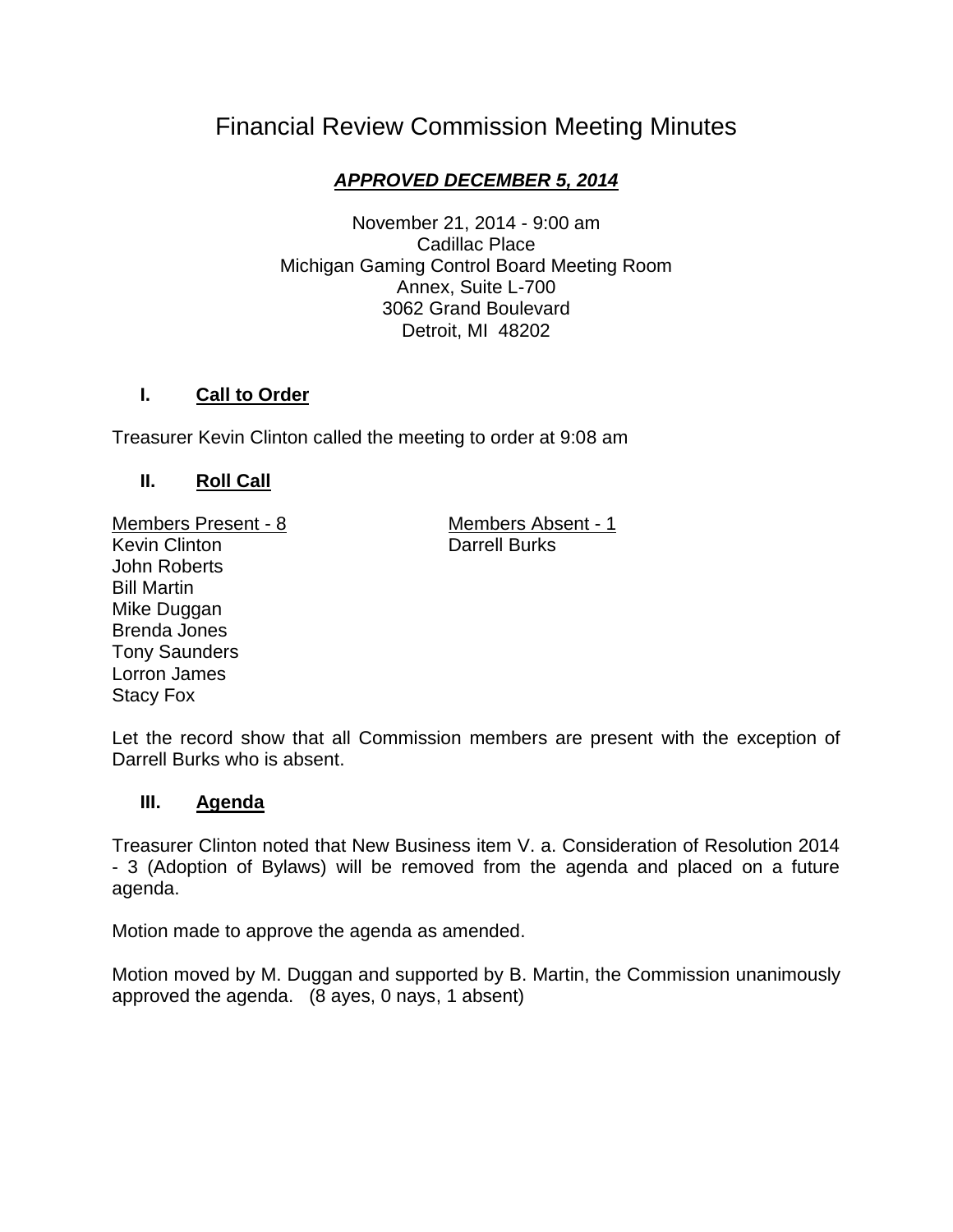## **IV. Approval of Minutes**

Motion made to approve the draft minutes of the November 12, 2014 meeting as presented.

Motion moved by B. Martin and supported by J. Roberts, the Commission unanimously approved the minutes of November 12, 2014 as presented. (8 ayes, 0 nays, 1 absent)

## **V. New Business**

#### a. Consideration of Resolution 2014-4 (Adoption of Regular Meeting Schedule)

Motion made to approve Resolution 2014-4 to adopt the Commission Regular Meeting Schedule for 2015.

Motion moved by J. Roberts and supported by L. James, the Commission unanimously approved the motion to adopt Resolution 2014-4 (Adoption of Regular Meeting Schedule). (8 ayes, 0 nays, 1 absent)

## **VI. Administrative Reports**

#### a. Overview of the Freedom of Information Act and the Open Meetings Act

Jim Kelly of the Office of the Attorney General presented an overview of the Freedom of Information Act (FOIA) that included the right to inspect public documents, fees, timeline for responding to requests, appeals, and materials that are exempt. He also presented an overview of the Open Meetings Act (OMA) that included the basics; decisions made in public meetings, closed session, public comment, quorum, voting, and parliamentary procedures. (Hand out provided.)

#### b. Review of Key Timelines related to PA 181-190 of 2014, and the City of Detroit's Budget Process

John Hill, CFO of the City of Detroit, presented an overview of the City of Detroit's budget process and key timelines. He stated that the City should have a thorough understanding of the economy of City by the third week in February, when the first Revenue Estimating Conference is held, as required by PA 182 of 2014.

The City will present a 4-year financial plan not later than March 23, 2015. Within 30 days of receipt, the Commission shall approve or disapprove the 4-year financial plan. PA 182 of 2014 mandates that a Revenue Estimating Conference will be held in the third week of February, and in the second week of September every year. This will help ensure accurate revenue projections, and will enable the City make to adjustments where needed. A 2-year budget is required as part of the bankruptcy exit plan. It is anticipated that the City will turn in this 2-year budget by the first week in December.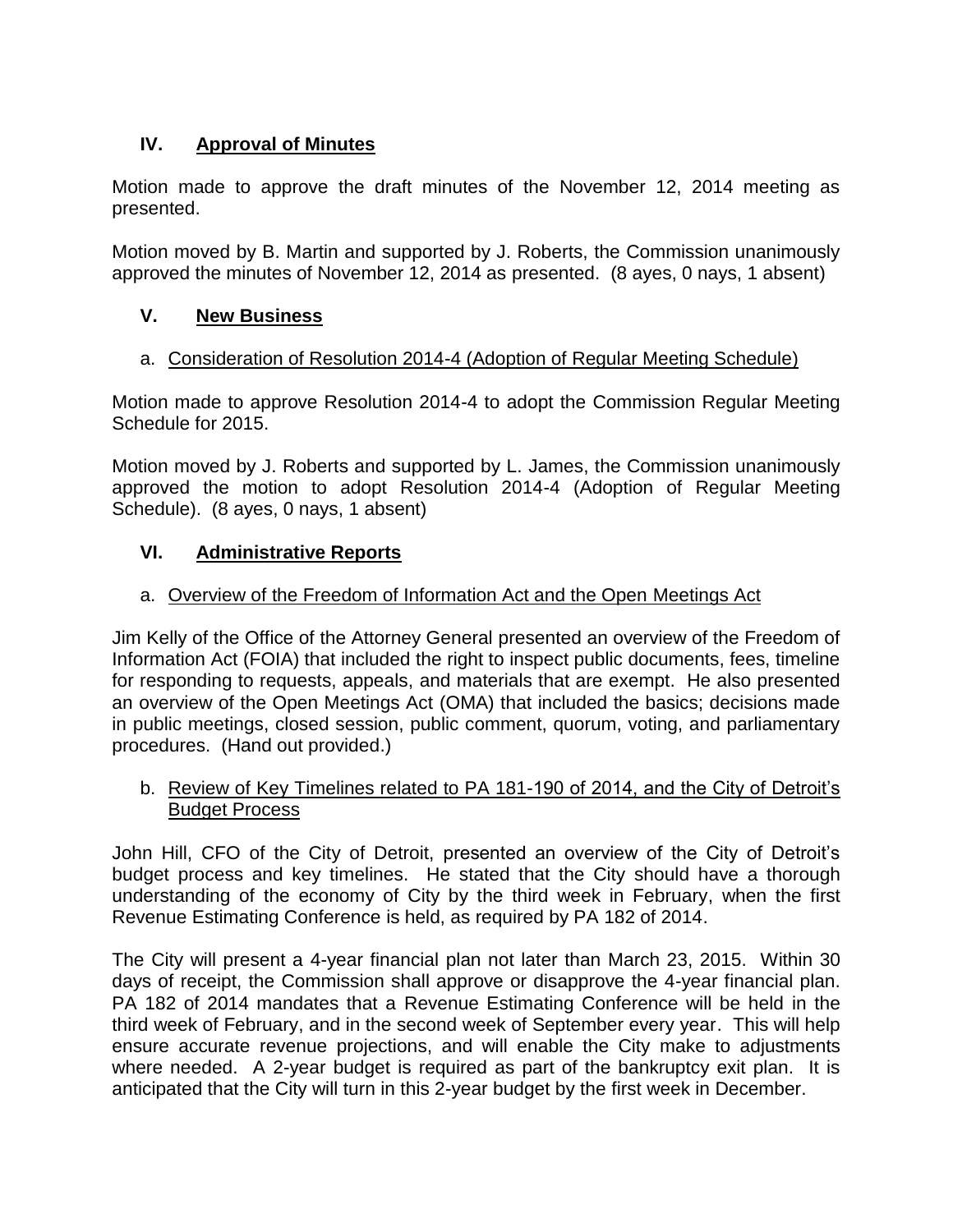The Mayor stated that the City realizes that it will have to move its current budget review process forward by a couple of months in order to comply with statutory requirements. He stated that the City intends to fully comply with the timeline and staff will provide a schedule of their new process to the Commission.

## c. Overview of the City of Detroit's Plan of Adjustment

John Hill and Gaurav Malhotra of Ernst and Young presented an overview of the City's Plan of Adjustment. The Plan of Adjustment will reduce a significant amount of debt while providing net investment funding in the future of Detroit. Implementation of the Plan has already begun. Currently, staff is working to convert this Plan into a budget that the City will use to operate from.

The majority of pension contributions for the first ten years will come from DWSD. Monies will also come from the General Fund and those have been capped. Ms. Fox inquired as to how is it possible for the City to look at this and be able to plan ten years out. The investment net return of adjustments is capped for 10 years. This is just an annual exercise. The City will monitor the liability ten years out at all times.

Mr. Martin inquired about the interest rate, if the loans can prepaid, and if the credit rating improves can the interest rates be lowered? There are no prepayment penalties but interest on new notes will be a fixed rate.

Mr. Saunders inquired if the exposure is limited for the first ten years for GRS and are other stakeholders required to make payments? Also, if they don't meet obligations what happens? There is an annual schedule used for contributions. State money is coming up front, while Foundation money will come at different times. There is not an offsetting provision if money doesn't come in. The General Fund is not liable.

Mr. Roberts inquired if the investment committee will be paying attention to the money coming in. There was discussion regarding what the City was spending prior to the restructuring as well as how the City will spend with the restructuring. The City will embark in an investment process. Further discussion took place regarding reinvestment and restructuring costs, revenue initiatives, and cost saving initiatives.

## d. Discussion of KPMG Audit Activities

John Naglick, Finance Director for the City of Detroit, gave a summary of the KPMG audit findings.

The Uniform Budget and Accounting Act requires an audit to be filed by six months after the end of the fiscal year. The City of Detroit's due date is December 31, 2014. Due to the pension plans not being able to issue their statements by then, this due date will not be met. The City will request an extension to March 31, 2015.